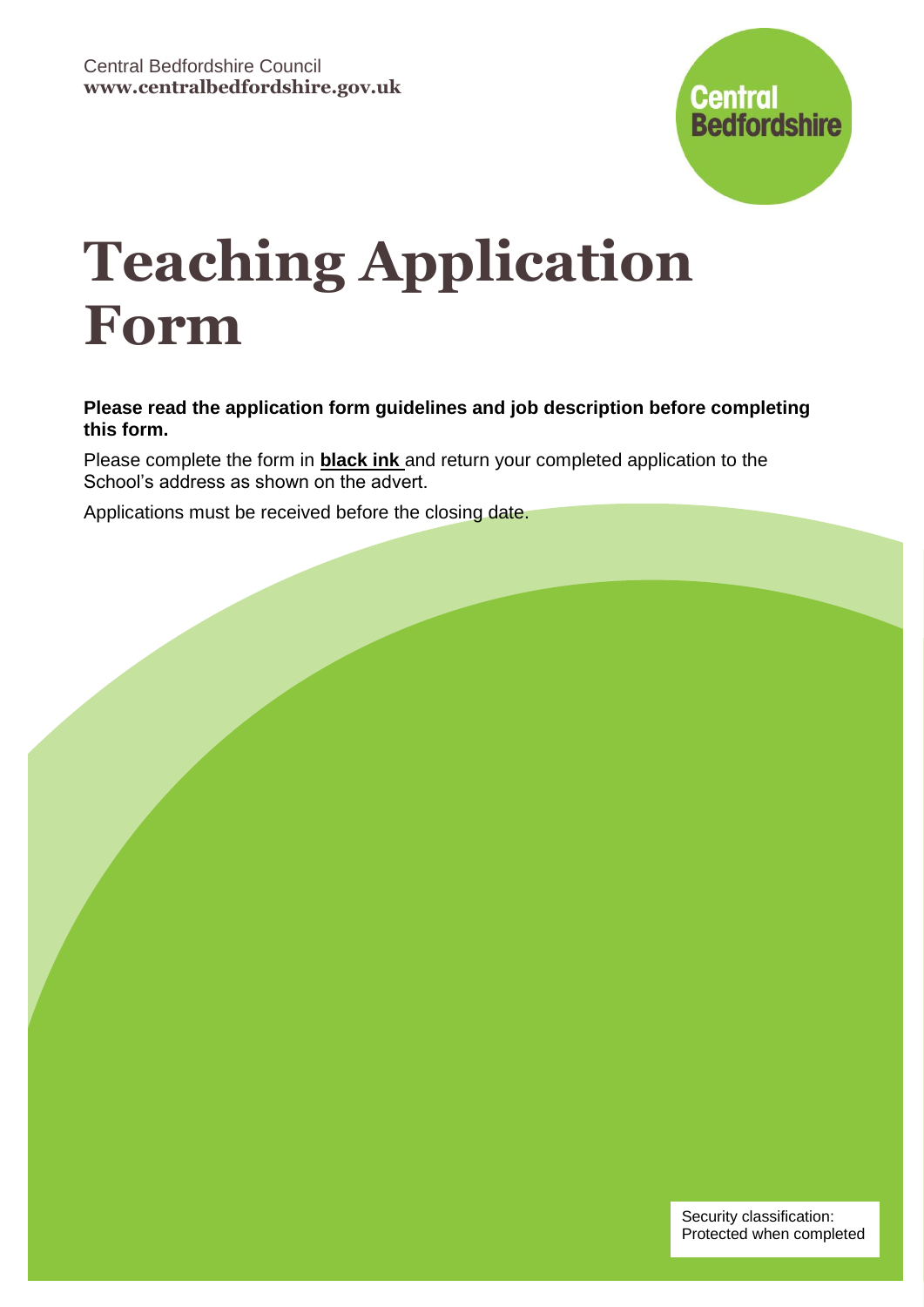| <b>Job application details:</b>                                                                                                                                                                                                                                                                                                                                                                                                                                                                                                          |       |    |                                                        |                                |                                                                  |  |           |        |  |
|------------------------------------------------------------------------------------------------------------------------------------------------------------------------------------------------------------------------------------------------------------------------------------------------------------------------------------------------------------------------------------------------------------------------------------------------------------------------------------------------------------------------------------------|-------|----|--------------------------------------------------------|--------------------------------|------------------------------------------------------------------|--|-----------|--------|--|
| Job title:                                                                                                                                                                                                                                                                                                                                                                                                                                                                                                                               |       |    |                                                        | number:                        | Job reference                                                    |  |           |        |  |
| Title:                                                                                                                                                                                                                                                                                                                                                                                                                                                                                                                                   | Dr    | Mr | <b>Mrs</b>                                             |                                | <b>Miss</b>                                                      |  | <b>Ms</b> | Other: |  |
| <b>First name:</b>                                                                                                                                                                                                                                                                                                                                                                                                                                                                                                                       |       |    |                                                        | name:                          | Surname/family                                                   |  |           |        |  |
| Home phone<br>number:                                                                                                                                                                                                                                                                                                                                                                                                                                                                                                                    |       |    |                                                        | <b>Work phone</b><br>number:   |                                                                  |  |           |        |  |
| <b>Mobile phone</b><br>number:                                                                                                                                                                                                                                                                                                                                                                                                                                                                                                           |       |    |                                                        | number:                        | <b>Preferred phone</b>                                           |  |           |        |  |
| <b>Email address:</b><br>(We use this for all<br>future contact)                                                                                                                                                                                                                                                                                                                                                                                                                                                                         |       |    |                                                        |                                |                                                                  |  |           |        |  |
| <b>Address:</b>                                                                                                                                                                                                                                                                                                                                                                                                                                                                                                                          |       |    |                                                        |                                |                                                                  |  |           |        |  |
| <b>County:</b>                                                                                                                                                                                                                                                                                                                                                                                                                                                                                                                           |       |    |                                                        | Postcode:                      |                                                                  |  |           |        |  |
| Where did you<br>hear about/see<br>this vacancy?                                                                                                                                                                                                                                                                                                                                                                                                                                                                                         |       |    |                                                        |                                |                                                                  |  |           |        |  |
| <b>Teaching details:</b>                                                                                                                                                                                                                                                                                                                                                                                                                                                                                                                 |       |    |                                                        |                                |                                                                  |  |           |        |  |
| Are you recognised as a qualified<br>teacher by the DCSF?                                                                                                                                                                                                                                                                                                                                                                                                                                                                                |       |    | Yes $\Box$ No $\Box$                                   |                                | <b>Date Qualified</b><br><b>Teacher Status</b><br>(QTS) awarded: |  |           |        |  |
| If you have obtained your QTS after<br>1999 have you successfully passed<br>your induction year?                                                                                                                                                                                                                                                                                                                                                                                                                                         |       |    | Yes $\Box$ No $\Box$                                   | If no, please state<br>reason: |                                                                  |  |           |        |  |
| If you have obtained your QTS after<br>1999 have you successfully passed<br>your skills tests?                                                                                                                                                                                                                                                                                                                                                                                                                                           |       |    | If no, please state<br>Yes $\Box$ No $\Box$<br>reason: |                                |                                                                  |  |           |        |  |
| Are you registered with the General<br><b>Teaching Council for England?</b>                                                                                                                                                                                                                                                                                                                                                                                                                                                              |       |    | Yes $\Box$ No $\Box$                                   |                                | If no, please state<br>reason:                                   |  |           |        |  |
| <b>GTC/DCSF Reference Number:</b><br>National Professional Qualification for Headship (if applicable)                                                                                                                                                                                                                                                                                                                                                                                                                                    |       |    |                                                        |                                |                                                                  |  |           |        |  |
| <b>Completed</b>                                                                                                                                                                                                                                                                                                                                                                                                                                                                                                                         | Date: |    |                                                        | Due to<br>complete:            |                                                                  |  |           | Date:  |  |
| <b>Education/qualification(s)</b>                                                                                                                                                                                                                                                                                                                                                                                                                                                                                                        |       |    |                                                        |                                |                                                                  |  |           |        |  |
| Please enter all qualifications you have taken from GCSE (or equivalent) onwards including the grades<br>awarded, including fails and resits. For non-UK qualifications please provide the original results, not the<br>UK equivalents. If you are currently working towards a qualification, please enter the details requested<br>below and indicate the grade you have been predicted. Please note that if you are shortlisted for<br>interview you will be required to bring proof of your relevant qualifications to the interview. |       |    |                                                        |                                |                                                                  |  |           |        |  |
| Name and location of<br><b>Dates attended</b><br><b>Qualification(s)</b><br><b>Result gained/expected</b><br>school/college/university<br>$(from - to)$                                                                                                                                                                                                                                                                                                                                                                                  |       |    |                                                        |                                |                                                                  |  |           |        |  |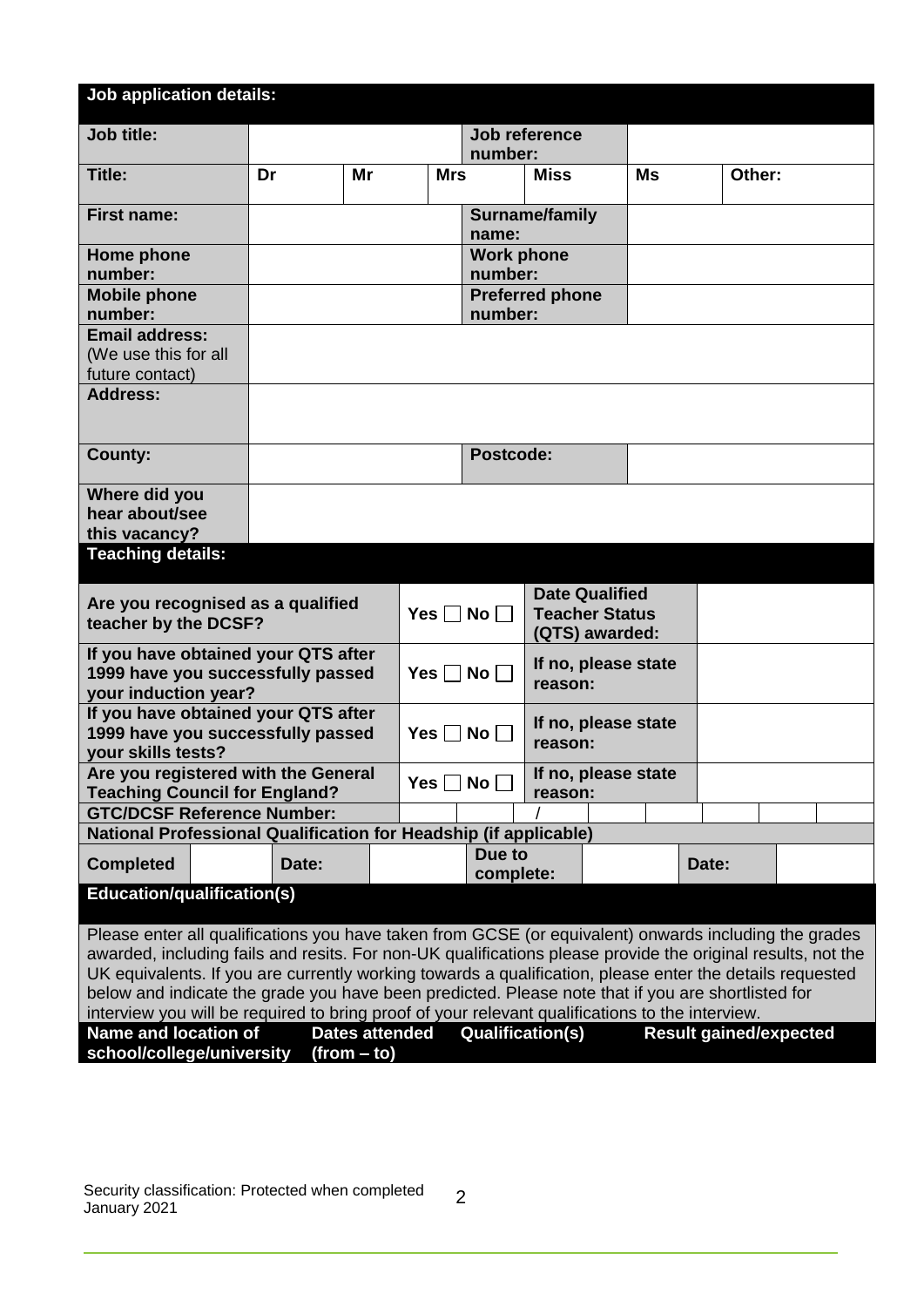| <b>Training courses:</b>                                                                                                                                |                       |                         |                                                                                                         |
|---------------------------------------------------------------------------------------------------------------------------------------------------------|-----------------------|-------------------------|---------------------------------------------------------------------------------------------------------|
| Please provide details of any relevant training courses you have attended within the last five years<br>including title of course and approximate date. |                       |                         |                                                                                                         |
| <b>Title of course</b>                                                                                                                                  |                       |                         |                                                                                                         |
|                                                                                                                                                         | <b>Dates attended</b> | <b>Qualification(s)</b> | <b>Result gained/expected</b>                                                                           |
|                                                                                                                                                         | $(from - to)$         |                         |                                                                                                         |
|                                                                                                                                                         |                       |                         |                                                                                                         |
|                                                                                                                                                         |                       |                         |                                                                                                         |
|                                                                                                                                                         |                       |                         |                                                                                                         |
|                                                                                                                                                         |                       |                         |                                                                                                         |
|                                                                                                                                                         |                       |                         |                                                                                                         |
|                                                                                                                                                         |                       |                         |                                                                                                         |
|                                                                                                                                                         |                       |                         |                                                                                                         |
|                                                                                                                                                         |                       |                         |                                                                                                         |
|                                                                                                                                                         |                       |                         |                                                                                                         |
| <b>Employment history:</b>                                                                                                                              |                       |                         |                                                                                                         |
| Please give details of your full employment history in date order starting with the most recent first. If                                               |                       |                         |                                                                                                         |
| and periods of unemployment, education and voluntary work since leaving secondary education                                                             |                       |                         | you are applying to work with children / vulnerable groups you must list all employment, career breaks, |
| without any gaps.                                                                                                                                       |                       |                         |                                                                                                         |
|                                                                                                                                                         |                       |                         |                                                                                                         |
| For roles not working with children / vulnerable groups please list your full employment history for the                                                |                       |                         | past ten years starting with the most recent and working backwards. You should also list any roles you  |

Security classification: Protected when completed January 2021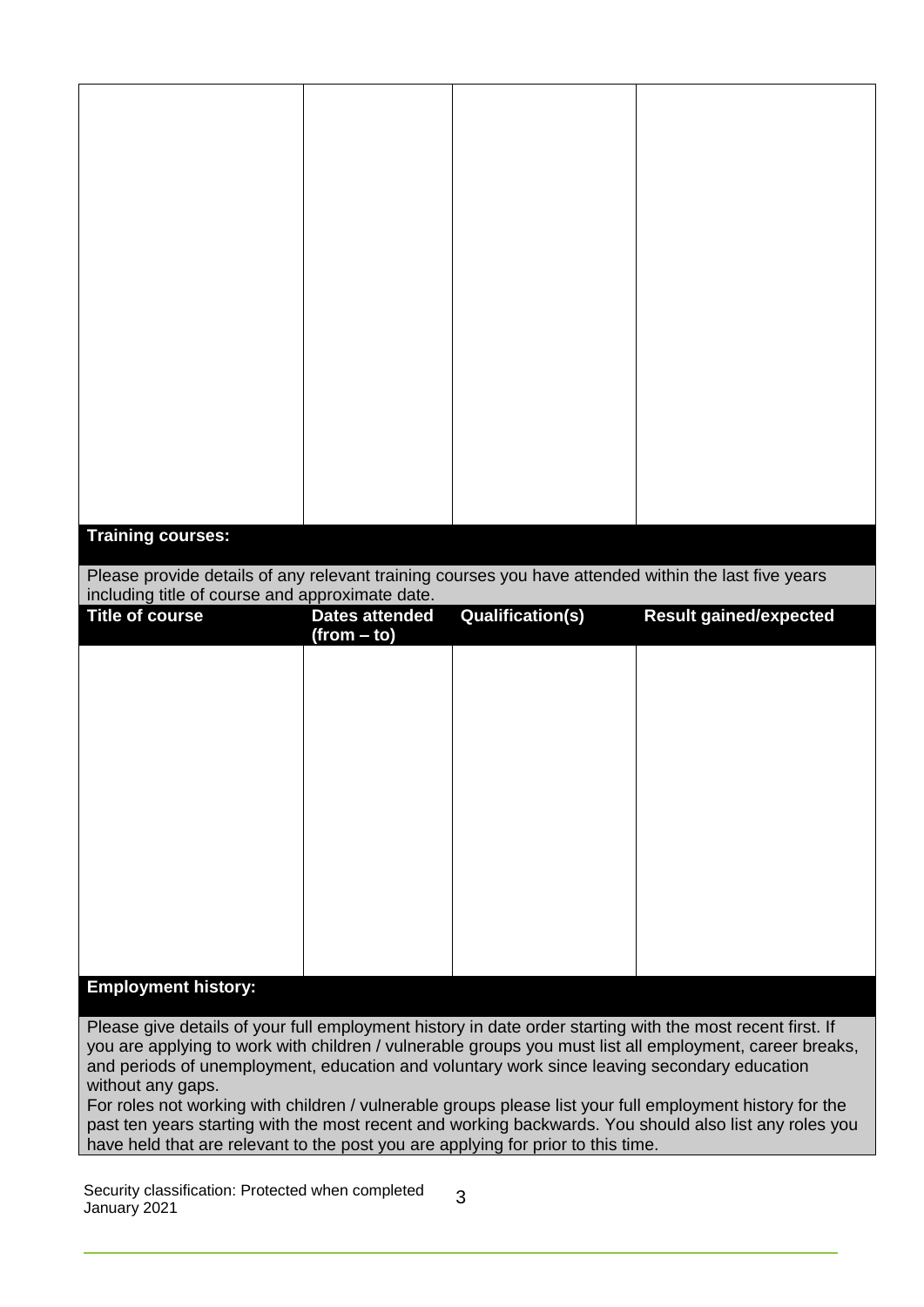| Please use an additional sheet if necessary remembering to write your name and the job reference<br>number at the top. |           |                                           |                   |
|------------------------------------------------------------------------------------------------------------------------|-----------|-------------------------------------------|-------------------|
| <b>Company or</b>                                                                                                      | Job title | Employment date<br>(DD/MM/YY to DD/MM/YY) | <b>Reason for</b> |
| organisation's name                                                                                                    |           |                                           | leaving           |
|                                                                                                                        |           |                                           |                   |
|                                                                                                                        |           |                                           |                   |
|                                                                                                                        |           |                                           |                   |
|                                                                                                                        |           |                                           |                   |
|                                                                                                                        |           |                                           |                   |
|                                                                                                                        |           |                                           |                   |
|                                                                                                                        |           |                                           |                   |
|                                                                                                                        |           |                                           |                   |
|                                                                                                                        |           |                                           |                   |
|                                                                                                                        |           |                                           |                   |
|                                                                                                                        |           |                                           |                   |
|                                                                                                                        |           |                                           |                   |
|                                                                                                                        |           |                                           |                   |
|                                                                                                                        |           |                                           |                   |
|                                                                                                                        |           |                                           |                   |
|                                                                                                                        |           |                                           |                   |
|                                                                                                                        |           |                                           |                   |
|                                                                                                                        |           |                                           |                   |
|                                                                                                                        |           |                                           |                   |
|                                                                                                                        |           |                                           |                   |
|                                                                                                                        |           |                                           |                   |
|                                                                                                                        |           |                                           |                   |
|                                                                                                                        |           |                                           |                   |
|                                                                                                                        |           |                                           |                   |
|                                                                                                                        |           |                                           |                   |
|                                                                                                                        |           |                                           |                   |
|                                                                                                                        |           |                                           |                   |
|                                                                                                                        |           |                                           |                   |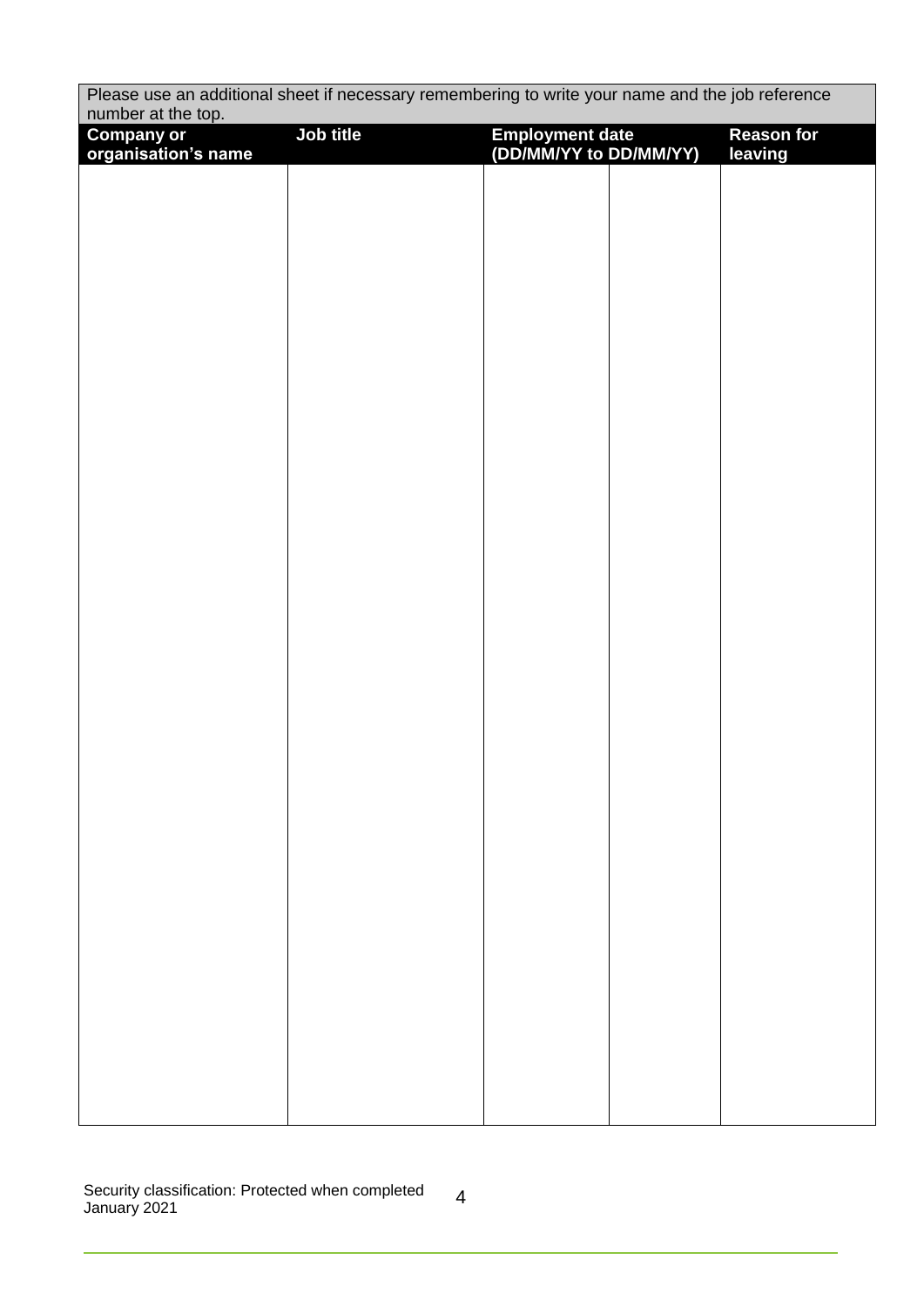**Please explain here any gaps in your employment history:**

#### **Your application:**

This section forms the main body of your application. Please demonstrate in each boxed section below, with examples, how you meet each one of the essential criteria described in the person specification (this is listed in the job description).

Additional sheets may be used if required up to a maximum of 10,000 characters (this equates to 3/4 sheets of typed A4 paper using size 12 font). Please remember to put your full name and the reference number for the job you are applying for on top of each additional sheet.

Security classification: Protected when completed January 2021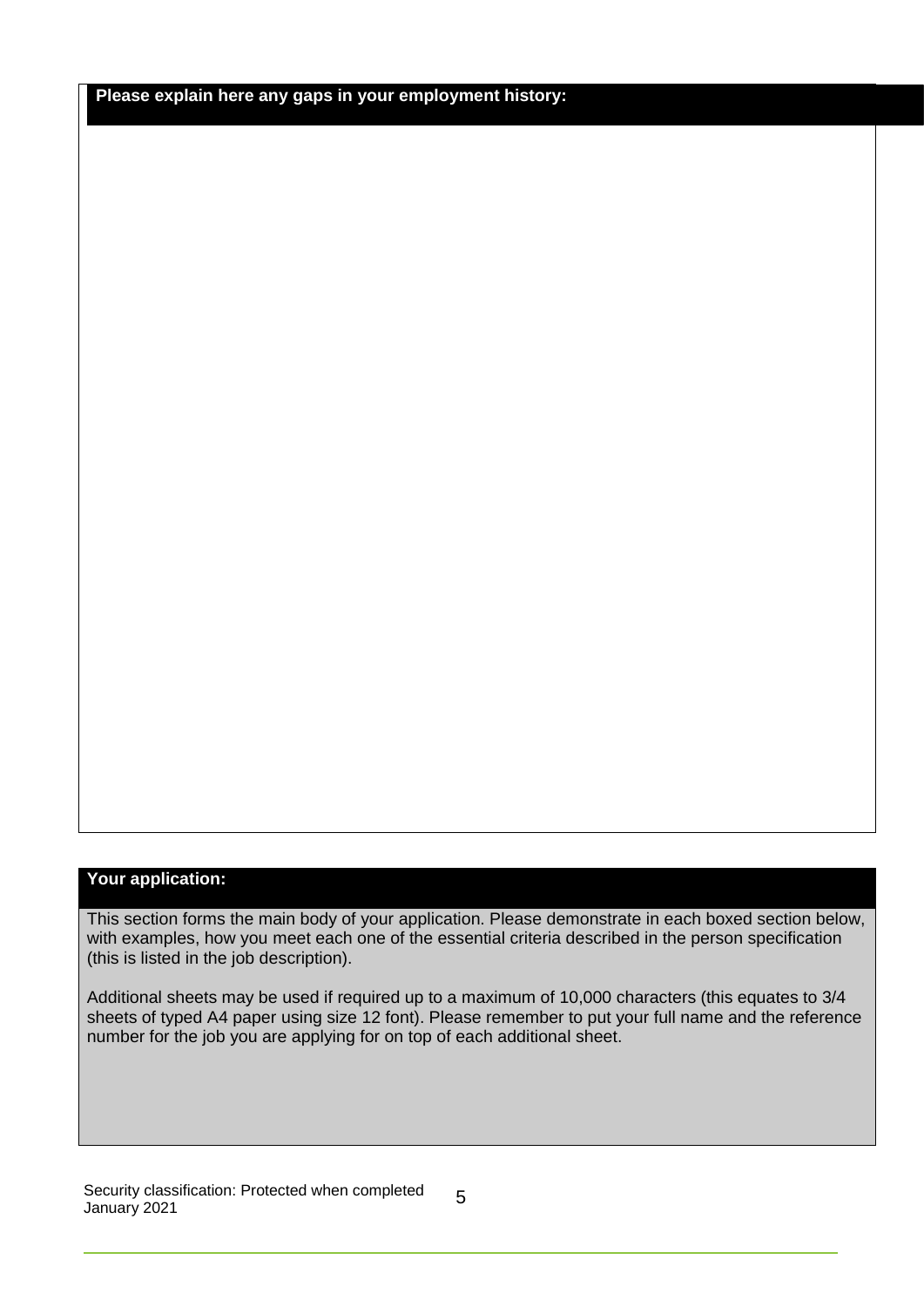**In this box please provide examples to demonstrate how your qualifications meet the essential criteria for this role.**

**In this box please provide examples to demonstrate how your relevant experience meets the essential criteria for this role.**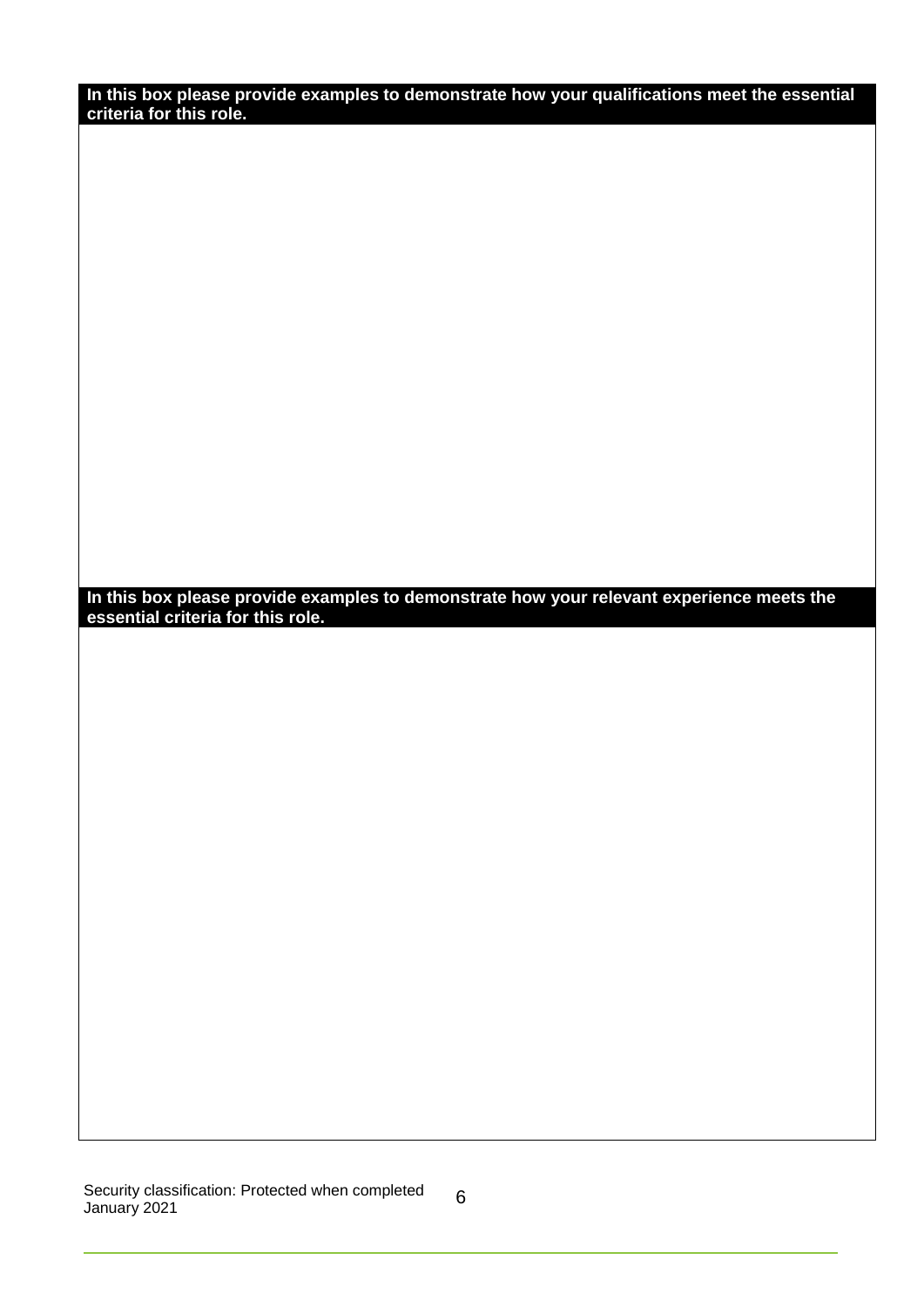### **Relevant experience continued:**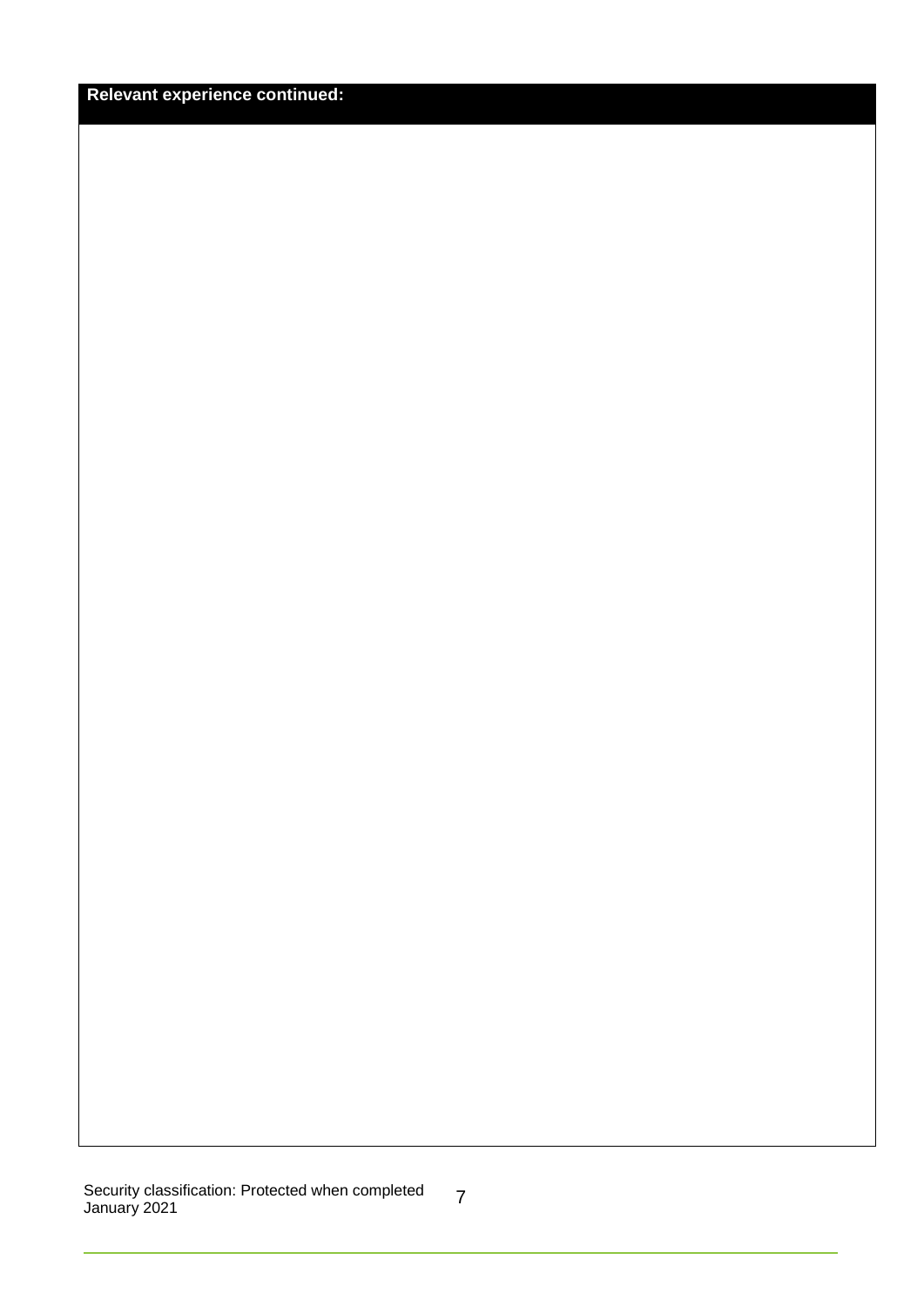**In this box please provide examples to demonstrate how your skills and abilities meet the essential criteria for this role.**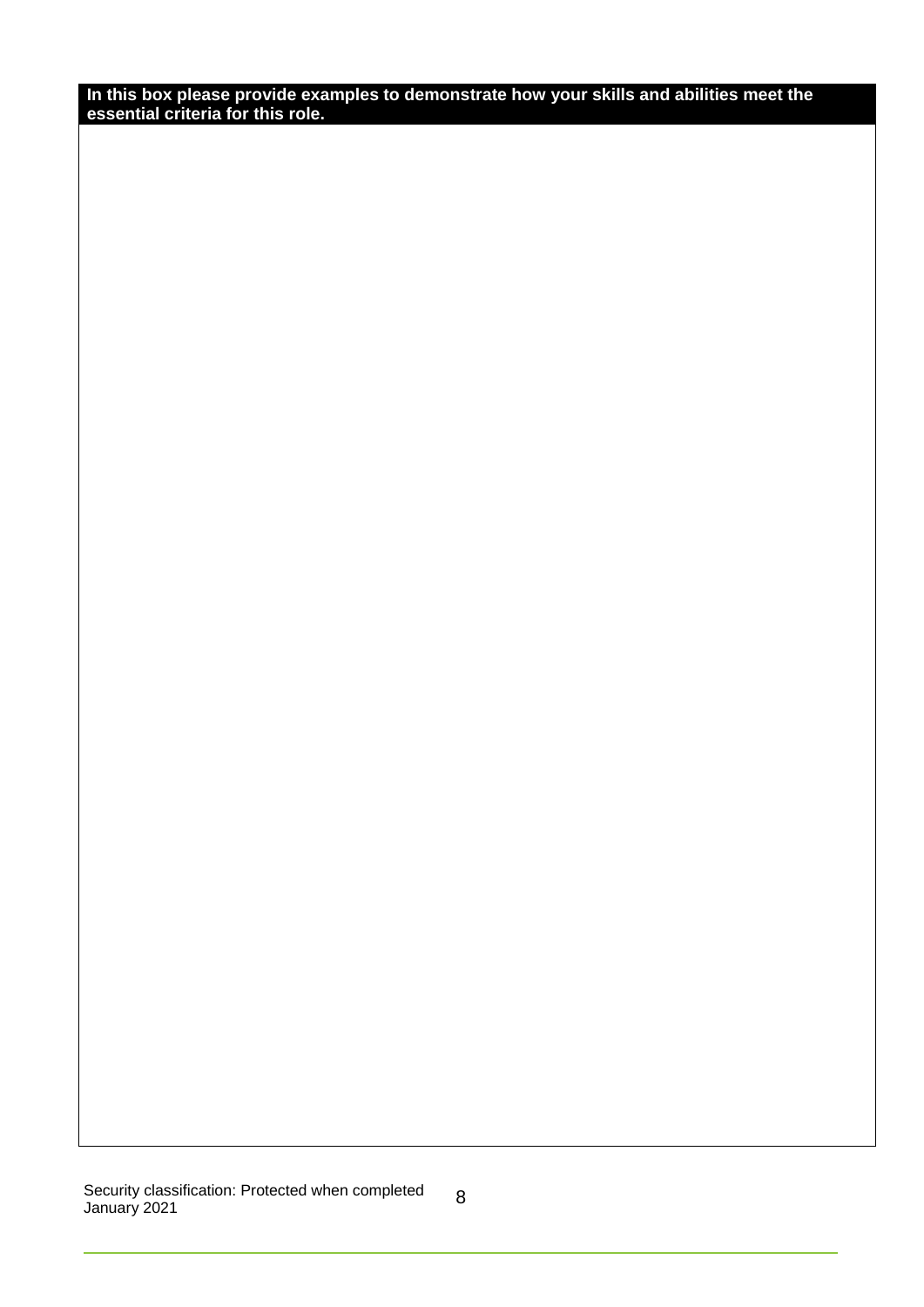## **Skills and abilities continued:**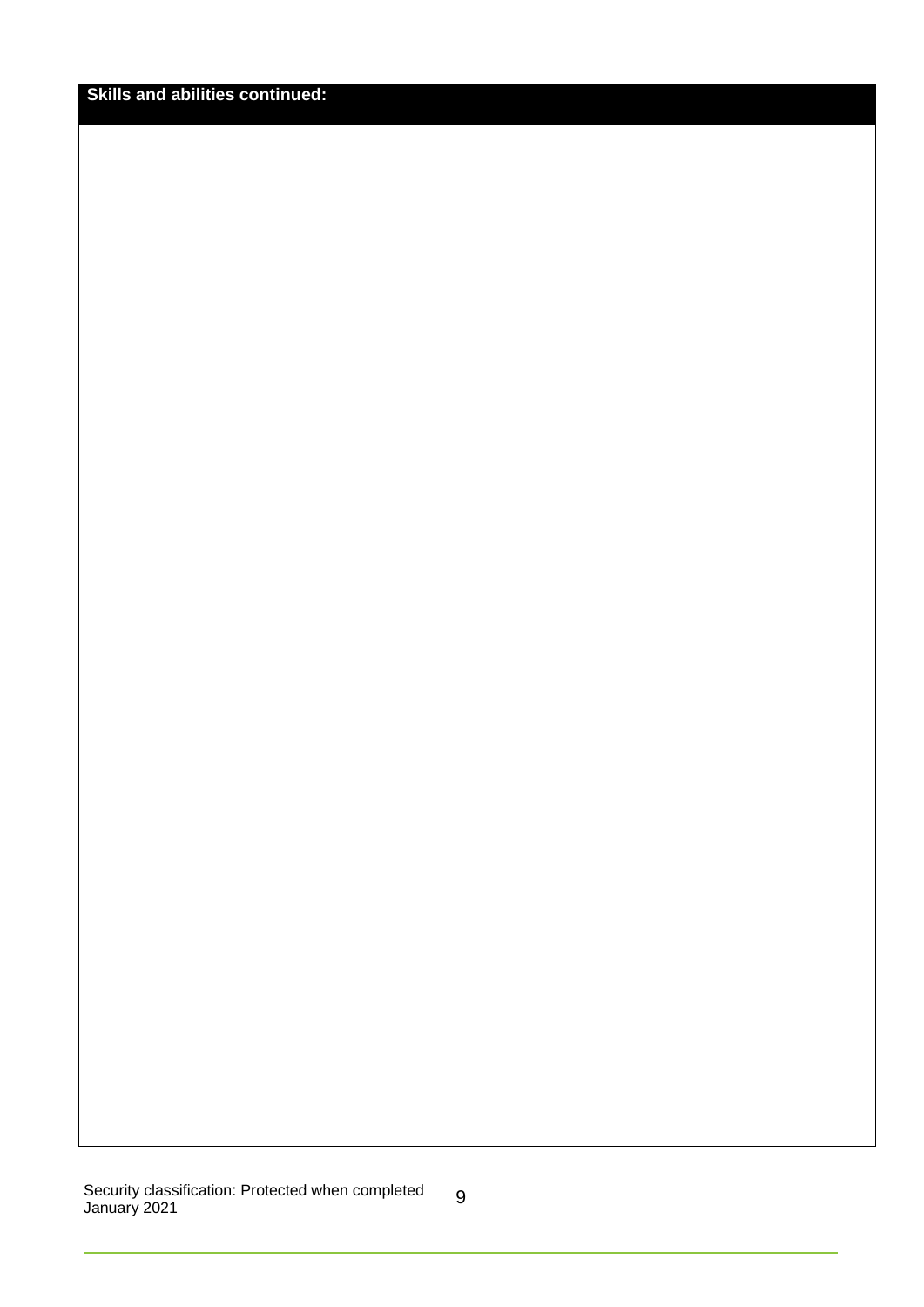**In this box please provide examples to demonstrate how your behaviours meet the essential criteria for this role.**

#### **References:**

Please provide the names of **two referees** who can provide professional or academic references. The first must be **your present or most recent employer / voluntary organisation**. The person you name must hold a managerial or human resources position in that organisation and have access to your records. **Please ensure that you provide an email address wherever possible** as this greatly speeds up the recruitment process.

Central Bedfordshire Council is committed to safeguarding and promoting the welfare of children, young people and vulnerable adults and expects all employees, volunteers and contractors to share this commitment. For roles working with children and / or vulnerable adults we will take up references prior to interview. If you do not wish us to take up a reference from your current employer please provide a third referee so that we still have two references prior to the interview.

**Satisfactory references must be obtained before any formal offer can be confirmed.** If you are applying for a role working with children and/or adults at risk and you are not currently working with these groups but have done so in the past, you must nominate a referee from an organisation where you were employed to work with children or vulnerable adults. The referees will be asked if you have any live disciplinary offences and also about any "time expired" disciplinary offences relating to children. In addition, they will be asked if you have been subject to any child protection or vulnerable adult protection concerns, and the outcome of any such enquiry or disciplinary procedure.

**Central Bedfordshire Council reserves the right to request a reference from any organisation with which you have been associated**.

| <b>Reference 1:</b>                             |                                           |            |    |
|-------------------------------------------------|-------------------------------------------|------------|----|
| Referee's name:                                 | Job title:                                |            |    |
| Organisation's<br>name & address:               | <b>Relationship to</b><br>you: (e.g. Line |            |    |
|                                                 | manager/HR)                               |            |    |
| <b>Work phone</b><br>number:                    | <b>Email address:</b>                     |            |    |
| Can we contact this referee prior to interview? |                                           | <b>Yes</b> | No |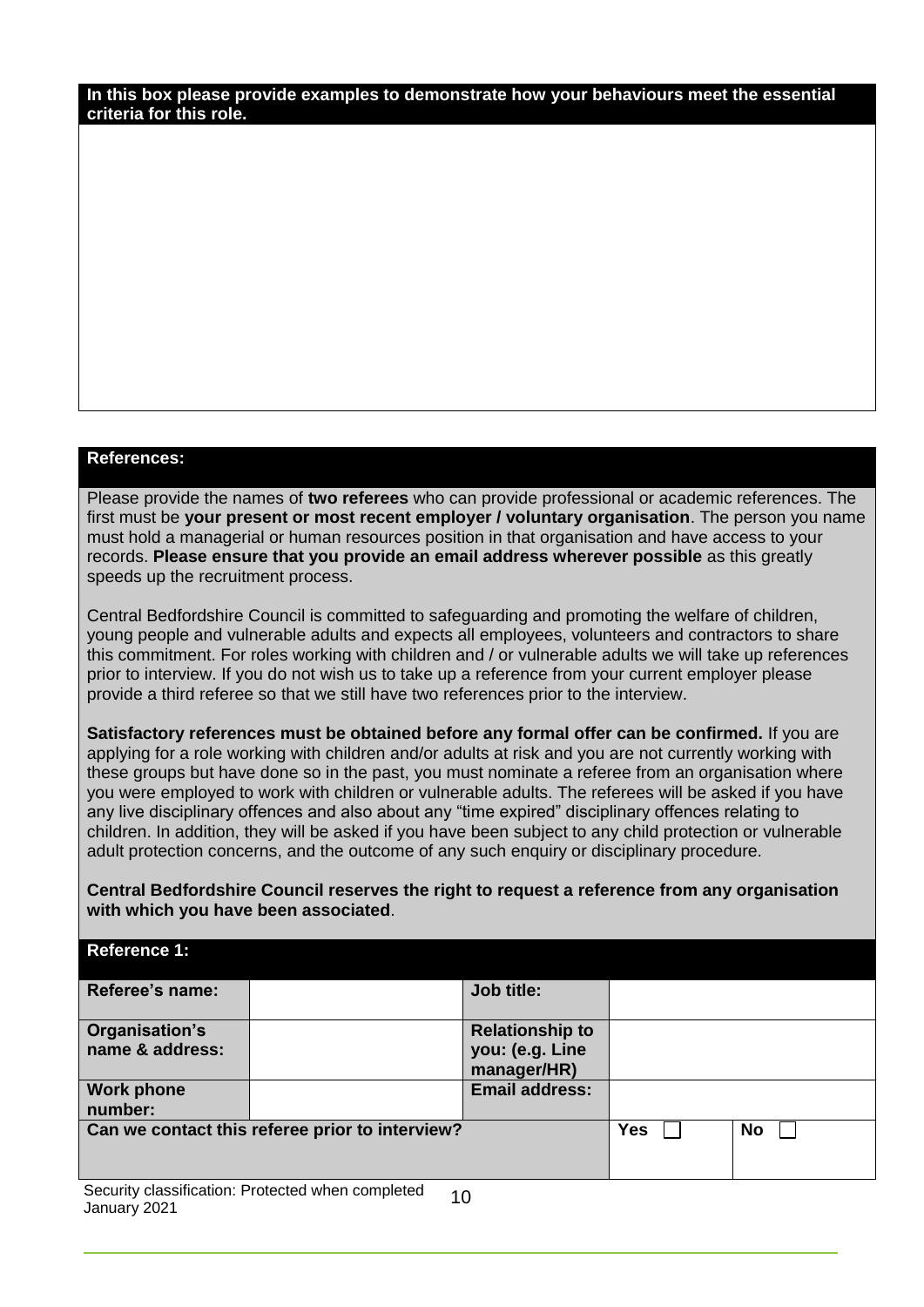| <b>Reference 2:</b>                                                                                                                                                                                       |                                           |            |            |           |  |
|-----------------------------------------------------------------------------------------------------------------------------------------------------------------------------------------------------------|-------------------------------------------|------------|------------|-----------|--|
| Referee's name:                                                                                                                                                                                           | Job title:                                |            |            |           |  |
| Organisation's                                                                                                                                                                                            | <b>Relationship to</b>                    |            |            |           |  |
| name & address:                                                                                                                                                                                           | you: (e.g. Line<br>manager/HR)            |            |            |           |  |
| <b>Work phone</b><br>number:                                                                                                                                                                              | <b>Email address:</b>                     |            |            |           |  |
| Can we contact this referee prior to interview?                                                                                                                                                           |                                           | <b>Yes</b> | <b>No</b>  |           |  |
| <b>Reference 3:</b>                                                                                                                                                                                       |                                           |            |            |           |  |
| Referee's name:                                                                                                                                                                                           | <b>Job title:</b>                         |            |            |           |  |
| Organisation's<br>name & address:                                                                                                                                                                         | <b>Relationship to</b><br>you: (e.g. Line |            |            |           |  |
|                                                                                                                                                                                                           | manager/HR)                               |            |            |           |  |
| <b>Work phone</b><br>number:                                                                                                                                                                              | <b>Email address:</b>                     |            |            |           |  |
| Can we contact this referee prior to interview?                                                                                                                                                           |                                           | <b>Yes</b> | <b>No</b>  |           |  |
| <b>Further Information:</b>                                                                                                                                                                               |                                           |            |            |           |  |
| 1. Are you, to your knowledge, related to or do you have a close relationship                                                                                                                             |                                           |            | <b>Yes</b> | <b>No</b> |  |
| with any member, officer or school governor of the council?<br>2. Are you subject to any legal restrictions in respect of your employment in                                                              |                                           |            | <b>Yes</b> | <b>No</b> |  |
| the UK? You will be required at interview to provide evidence of your                                                                                                                                     |                                           |            |            |           |  |
| eligibility to work in the UK and any information given may be checked with                                                                                                                               |                                           |            |            |           |  |
| the Home Office or the Immigration Service.<br>3. Are you subject to any restriction or prohibition from teaching?<br><b>Yes</b>                                                                          |                                           |            |            | <b>No</b> |  |
|                                                                                                                                                                                                           |                                           |            |            |           |  |
|                                                                                                                                                                                                           |                                           |            |            |           |  |
| The amendments to the Rehabilitation of Offenders Act 1974 (exceptions) Order 1975 (2013 and 2020)                                                                                                        |                                           |            |            |           |  |
| provides that when applying for certain jobs and activities, certain convictions and cautions are                                                                                                         |                                           |            |            |           |  |
| considered 'protected'. This means that they do not need to be disclosed to employers, and if they are<br>disclosed, employers cannot take them into account.                                             |                                           |            |            |           |  |
|                                                                                                                                                                                                           |                                           |            |            |           |  |
| Further guidance can be found from GOV.UK about whether a conviction or caution should be<br>disclosed.                                                                                                   |                                           |            |            |           |  |
|                                                                                                                                                                                                           |                                           |            |            |           |  |
| A safeguarding requirement for the school when recruiting is to ensure we appoint those who are<br>suitable to work with children. If you are shortlisted for interview you will be asked to declare on a |                                           |            |            |           |  |
| Criminal Record Self Declaration Form that will be sent to you on being shortlisted whether you have                                                                                                      |                                           |            |            |           |  |
| convictions that are not protected. It is therefore important that you understand what you would need<br>to declare and it is recommended that you review the above guidance.                             |                                           |            |            |           |  |
| <b>Declaration:</b>                                                                                                                                                                                       |                                           |            |            |           |  |
| I declare that to the best of my knowledge and belief, the information I have provided on this                                                                                                            |                                           |            |            |           |  |
| application form and supplied with it is correct.                                                                                                                                                         |                                           |            |            |           |  |
| I understand that any subsequent contract of employment with the council will be made only on                                                                                                             |                                           |            |            |           |  |
| this basis, and that, if I falsify or deliberately omit any relevant information I could be<br>dismissed.                                                                                                 |                                           |            |            |           |  |
|                                                                                                                                                                                                           |                                           |            |            |           |  |
|                                                                                                                                                                                                           |                                           |            |            |           |  |
| Security classification: Protected when completed<br>January 2021                                                                                                                                         | 11                                        |            |            |           |  |